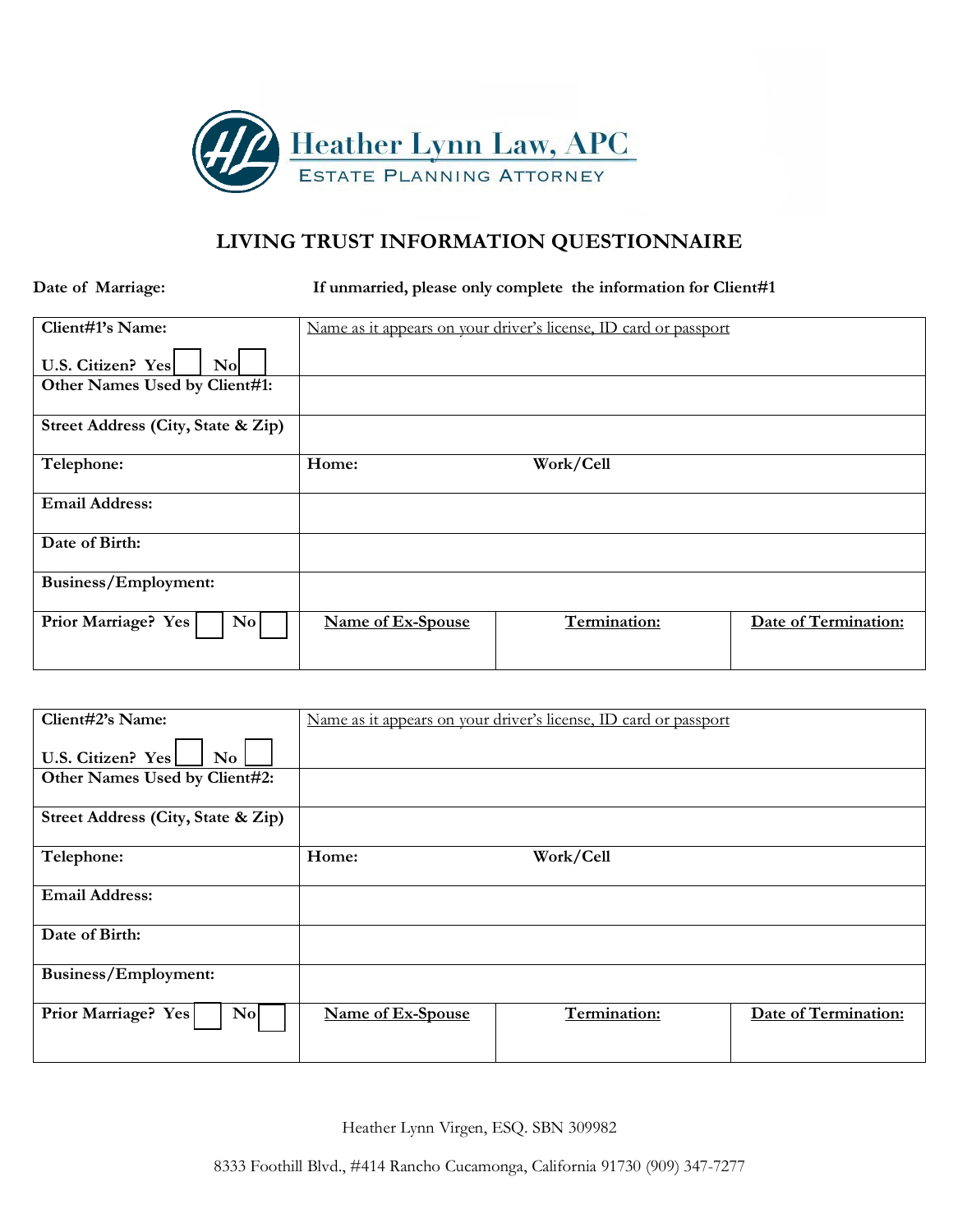# **FAMILY INFORMATION**

Please list the names & address information of all living children. Please **exclude** Grand-Children.

| <b>Childs Name:</b>           |                                                         |
|-------------------------------|---------------------------------------------------------|
| Date of Birth:                | Male<br>Female                                          |
| <b>Childs Street Address:</b> | Legally Adopted?                                        |
|                               | $\mathbf{N}\mathbf{o}$<br>Yes                           |
| City, State, Zip Code:        | <b>Biological Mom?</b>                                  |
|                               | $\overline{\bf No}$<br>Yes                              |
| Telephone:                    | <b>Biological Dad?</b>                                  |
|                               | No<br>Yes                                               |
| <b>Childs Name:</b>           |                                                         |
| Date of Birth:                |                                                         |
|                               | Female<br>Male                                          |
| <b>Childs Street Address:</b> | Legally Adopted?                                        |
| City, State, Zip Code:        | Yes<br>$\mathbf {No}$<br><b>Biological Mom?</b>         |
|                               | $\mathbf{N}\mathbf{o}$<br>Yes                           |
| Telephone:                    | <b>Biological Dad?</b>                                  |
|                               | $\overline{\text{No}}$<br>Yes                           |
| <b>Childs Name:</b>           |                                                         |
|                               |                                                         |
| Date of Birth:                | Female<br>Male                                          |
| <b>Childs Street Address:</b> | Legally Adopted?                                        |
|                               | Yes<br>No                                               |
| City, State, Zip Code:        | <b>Biological Mom?</b>                                  |
| Telephone:                    | $\mathbf{N}\mathbf{o}$<br>Yes<br><b>Biological Dad?</b> |
|                               | $\mathbf {No}$<br>Yes                                   |
|                               |                                                         |
| Childs Name:                  |                                                         |
| Date of Birth:                | Male<br>Female                                          |
| <b>Childs Street Address:</b> | Legally Adopted?                                        |
|                               | $\mathbf{N}\mathbf{o}$<br>Yes                           |
| City, State, Zip Code:        | <b>Biological Mom?</b>                                  |
|                               | $\bf No$<br>Yes                                         |
| Telephone:                    | <b>Biological Dad?</b>                                  |
|                               | $\mathbf{N}\mathbf{o}$<br>Yes                           |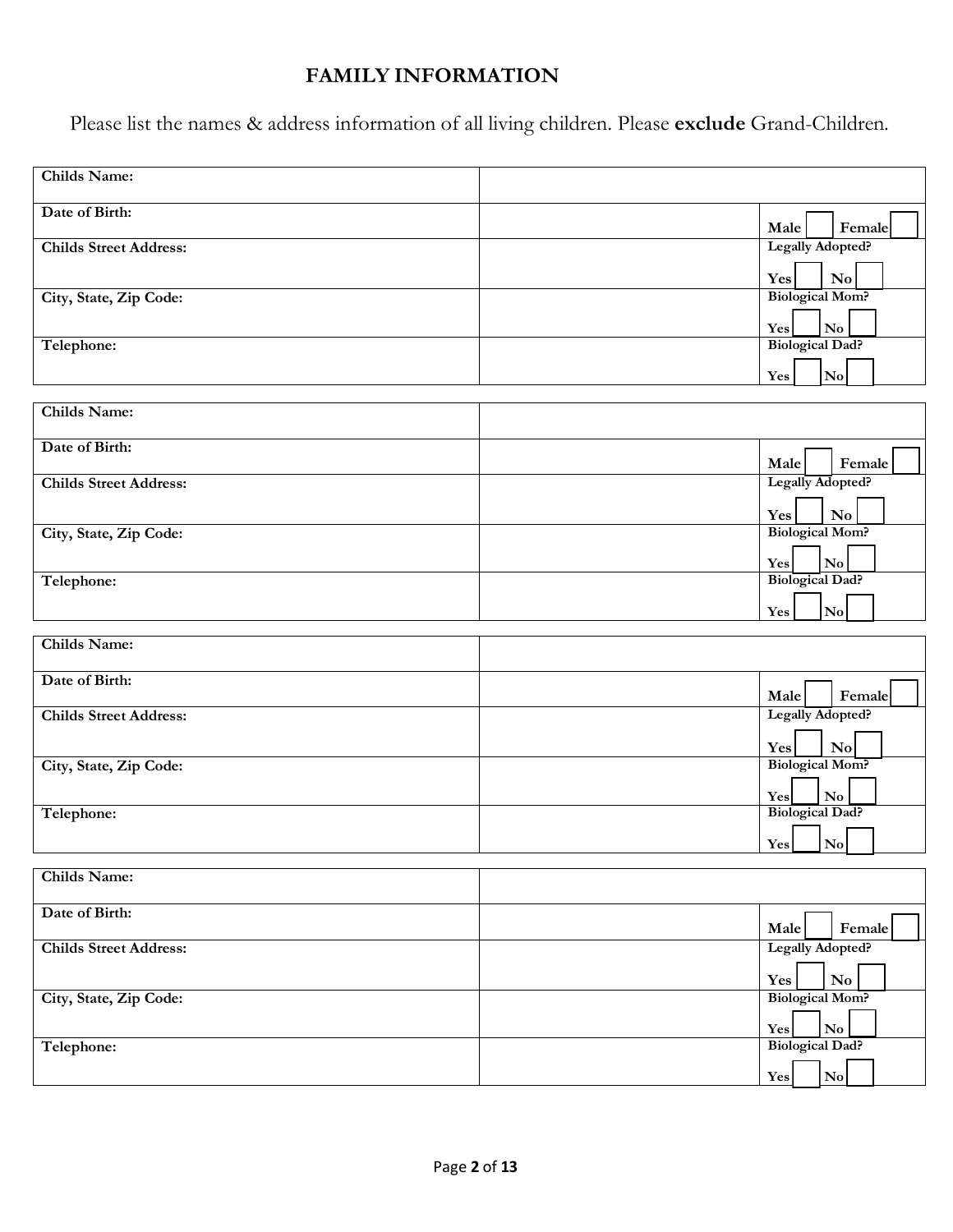| <b>Childs Name:</b>           |                                                         |
|-------------------------------|---------------------------------------------------------|
|                               |                                                         |
| Date of Birth:                | Male<br>Female                                          |
| <b>Childs Street Address:</b> | Legally Adopted?                                        |
|                               |                                                         |
|                               | $\mathbf{N}\mathbf{o}$<br>Yes<br><b>Biological Mom?</b> |
| City, State, Zip Code:        |                                                         |
|                               | $\overline{\text{No}}$<br>Yes                           |
| Telephone:                    | <b>Biological Dad?</b>                                  |
|                               | $\mathbf{N}\mathbf{o}$<br>Yes                           |
|                               |                                                         |
| <b>Childs Name:</b>           |                                                         |
| Date of Birth:                |                                                         |
|                               | Female<br>Male                                          |
| <b>Childs Street Address:</b> | <b>Legally Adopted?</b>                                 |
|                               | $\mathbf{N}\mathbf{o}$<br>Yes                           |
| City, State, Zip Code:        | <b>Biological Mom?</b>                                  |
|                               | $\overline{\bf No}$<br>Yes                              |
| Telephone:                    | <b>Biological Dad?</b>                                  |
|                               | No<br>Yes                                               |
|                               |                                                         |
| <b>Childs Name:</b>           |                                                         |
| Date of Birth:                |                                                         |
|                               | Male<br>Female                                          |
| <b>Childs Street Address:</b> | Legally Adopted?                                        |
|                               | No<br>Yes                                               |
| City, State, Zip Code:        | <b>Biological Mom?</b>                                  |
|                               |                                                         |
| Telephone:                    | $ N_0 $<br>Yes<br><b>Biological Dad?</b>                |
|                               |                                                         |
|                               | $\vert$ No $\vert$<br>Yes                               |

Please list deceased children, if any, and whether their own children survived them.

| <b>Name</b> | Date of Birth | Date of Death | Number of Deceased Child's<br>Children |
|-------------|---------------|---------------|----------------------------------------|
|             |               |               |                                        |
|             |               |               |                                        |
|             |               |               |                                        |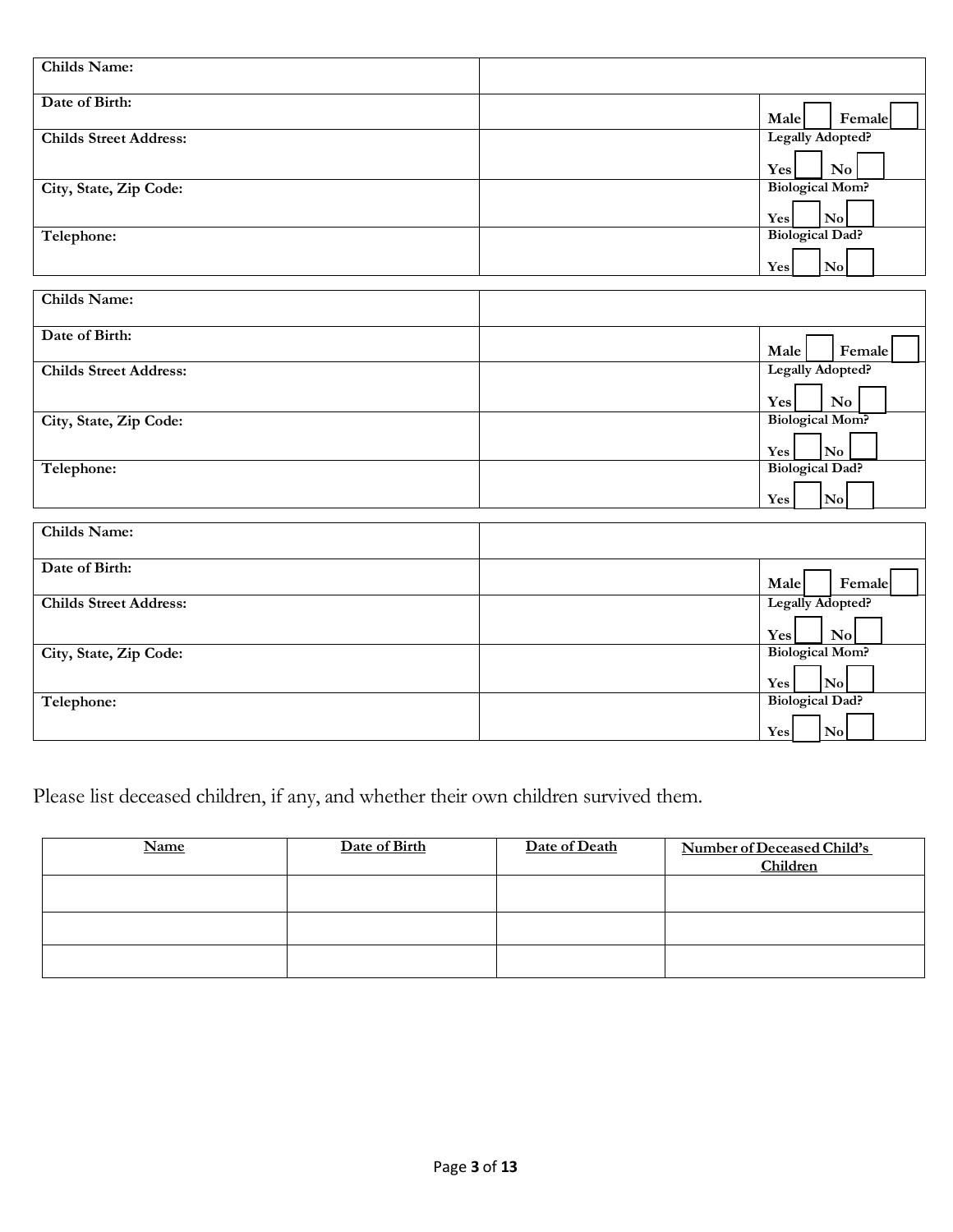# **GUARDIANSHIP OF MINORS**

Name and contact information of the person(s) that you want to raise a child that is under 18, if both spouses die: (if applicable).

| Name(s):                                |  |
|-----------------------------------------|--|
|                                         |  |
| <b>Street Address:</b>                  |  |
|                                         |  |
|                                         |  |
| City, State, Zip Code:                  |  |
|                                         |  |
| Telephone:                              |  |
|                                         |  |
|                                         |  |
| <b>Special Instructions:</b>            |  |
|                                         |  |
|                                         |  |
|                                         |  |
|                                         |  |
| Stipend to Guardian for care of         |  |
| minor children? Yes<br>$\overline{N_0}$ |  |
|                                         |  |
|                                         |  |
| If Yes, how much?                       |  |

**ALTERNATE:** Name and contact information of the person(s) that you want to raise a child that is under 18, if both spouses die: (if applicable).

| Name(s):                         |  |
|----------------------------------|--|
| <b>Street Address:</b>           |  |
| City, State, Zip Code:           |  |
| Telephone:                       |  |
| <b>Special Instructions:</b>     |  |
|                                  |  |
| Stipend to Guardian for care of  |  |
| minor children? Yes<br>$\bf{No}$ |  |
| If Yes, how much?                |  |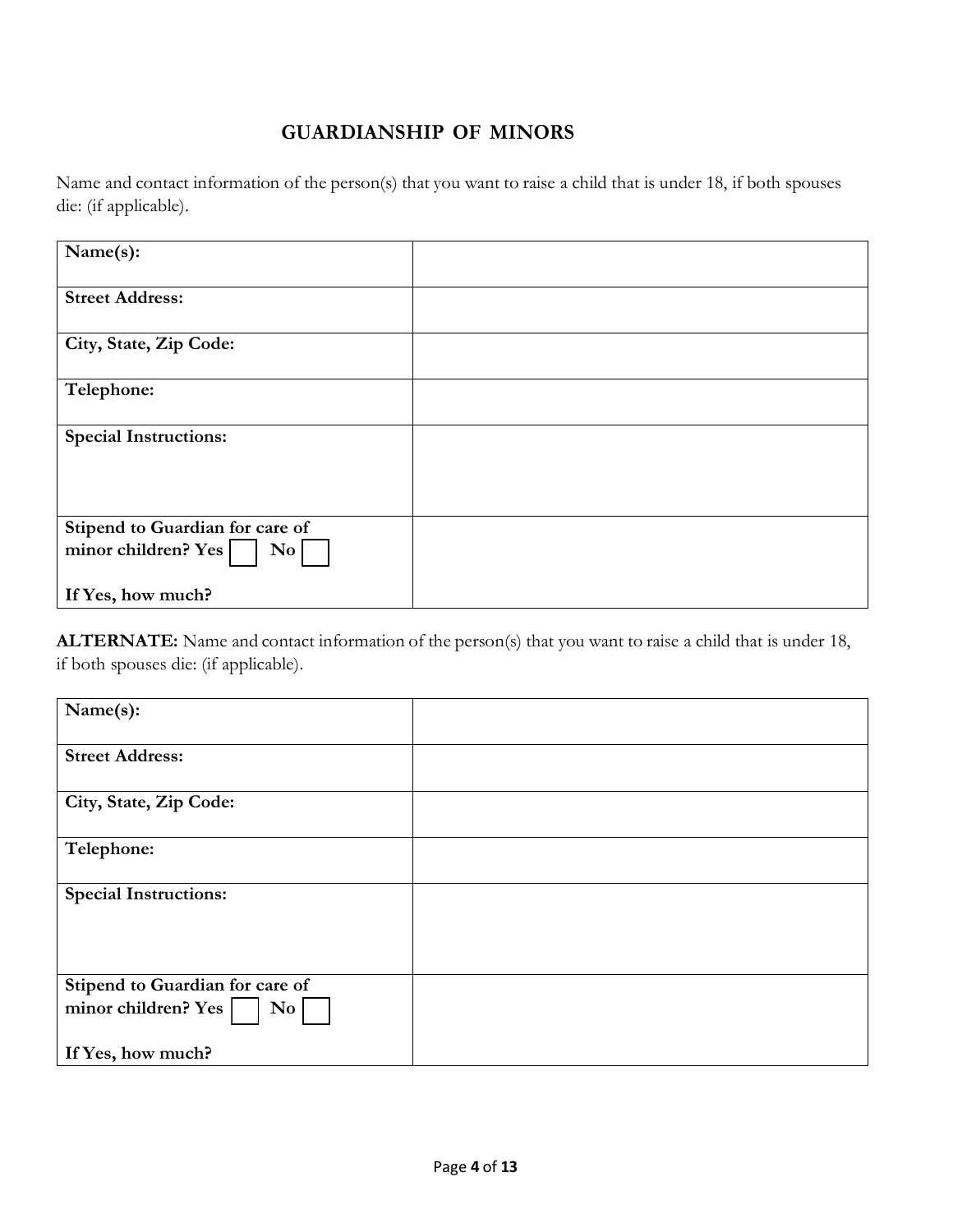#### **CHOICE OF SUCCESSOR TRUSTEES/EXECUTORS**

You will be the initial trustee of your trust. If one of you passes away, the surviving spouse will be the sole trustee. The successor and/or alternate trustees you name below will only become trustee(s) if neither of you are able to do so. For successor trustee choices, it is usually best to select named beneficiaries, family members, or long-time close friends. You should list at least choices for successor trustee in case your first choice is unavailable for some reason. The people you name here will have no power, control, or authority over you or your financial affairs while you are alive and have sufficient capacity to handle your own affairs. There is no need to repeat an address if you have already written it once on this Questionnaire.

#### **Successor Trustee Choice #1**

| Name/Relationship:                             |                                                        |
|------------------------------------------------|--------------------------------------------------------|
|                                                |                                                        |
| Street Address, City, State & Zip:             |                                                        |
| <b>Telephone Number:</b>                       |                                                        |
| Trustee Compensation? Y<br>N                   |                                                        |
| If Yes, how much?                              |                                                        |
| <b>Alternative Successor Trustee Choice #2</b> | Do you want Co-Trustees? Yes<br>$\mathbf{N}\mathbf{o}$ |
| Name/Relationship:                             |                                                        |
| Street Address, City, State & Zip:             |                                                        |

| Street Address, City, State & Zip: |  |
|------------------------------------|--|
| <b>Telephone Number:</b>           |  |
| Trustee Compensation? Y     N      |  |
| If Yes, how much?                  |  |

#### **Alternative Successor Trustee Choice #3**

| Name/Relationship:                        |  |
|-------------------------------------------|--|
|                                           |  |
| Street Address, City, State & Zip:        |  |
|                                           |  |
|                                           |  |
| <b>Telephone Number:</b>                  |  |
|                                           |  |
| Trustee Compensation? Y  <br>$\mathbf{N}$ |  |
| If Yes, how much?                         |  |
|                                           |  |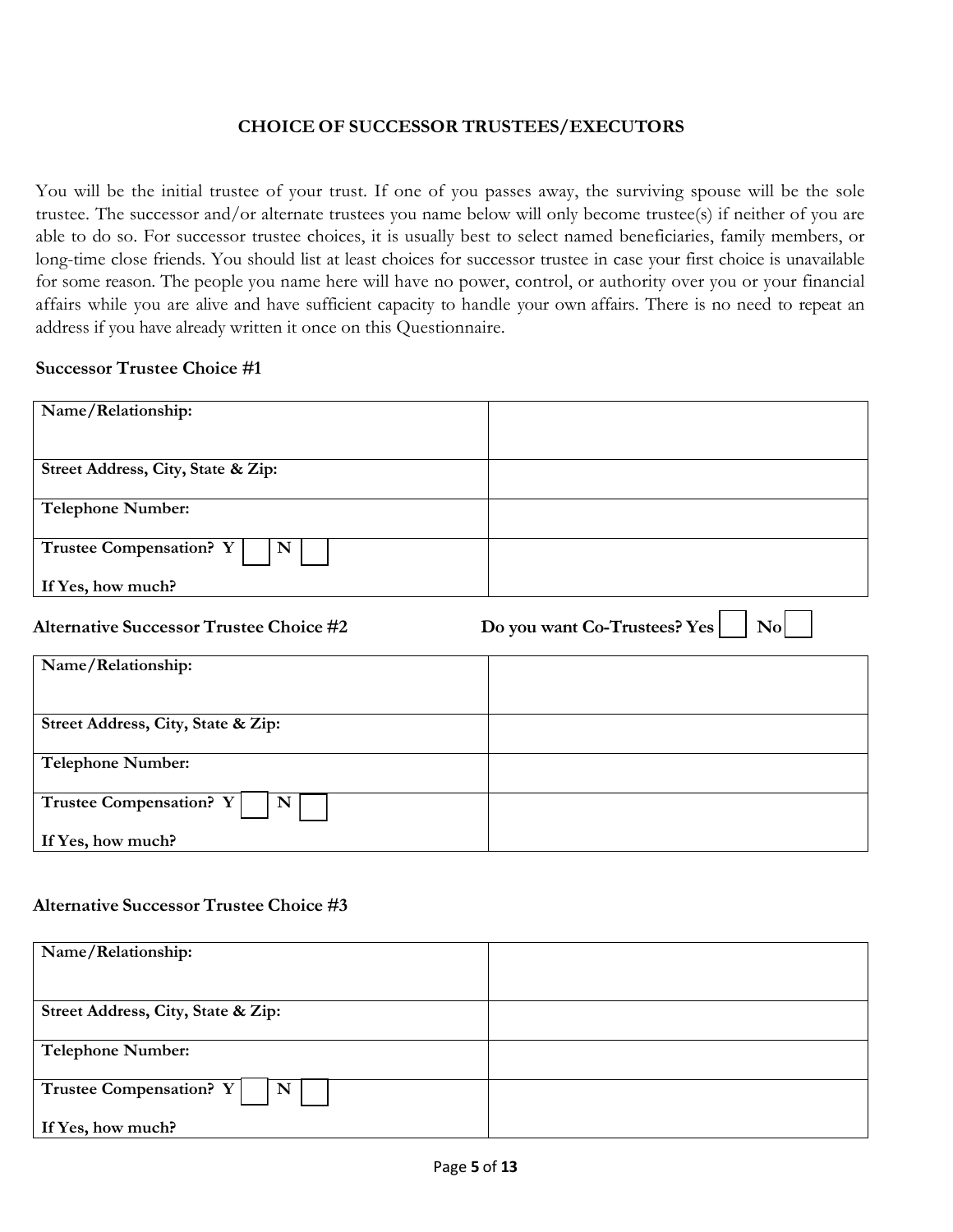## **BENEFICIARIES**

Beneficiaries are those people to whom you wish to pass your estate upon your death. It is important to know that beneficiaries can be changed anytime you like by amending your living trust. You may specify a set percentage of our estate to each beneficiary, or you may choose to let your estate pass to your beneficiaries in equal shares. If you choose to specify percentages, please be sure the total equals 100%. If you check the "equal share" box you do not need to fill in the percentages. If you will be naming more beneficiaries, please make additional copies of this page.

**Beneficiaries (Check Here \_\_\_\_\_ if all beneficiaries are to receive equal shares)** 

| Name/Relationship        |                         |
|--------------------------|-------------------------|
| <b>Street Address:</b>   |                         |
| City, State, & Zip Code: |                         |
| Telephone:               | Share:<br>$\frac{0}{0}$ |
|                          |                         |
| Name/Relationship        |                         |
| <b>Street Address:</b>   |                         |
| City, State, & Zip Code: |                         |
| Telephone:               | Share:<br>$\frac{0}{0}$ |

| Name/Relationship        |                         |
|--------------------------|-------------------------|
| <b>Street Address:</b>   |                         |
| City, State, & Zip Code: |                         |
| Telephone:               | Share:<br>$\frac{0}{0}$ |

Please state any specific concerns (not already addressed) that you have regarding the distribution of your estate, including disinheritance of individuals and alternative beneficiaries: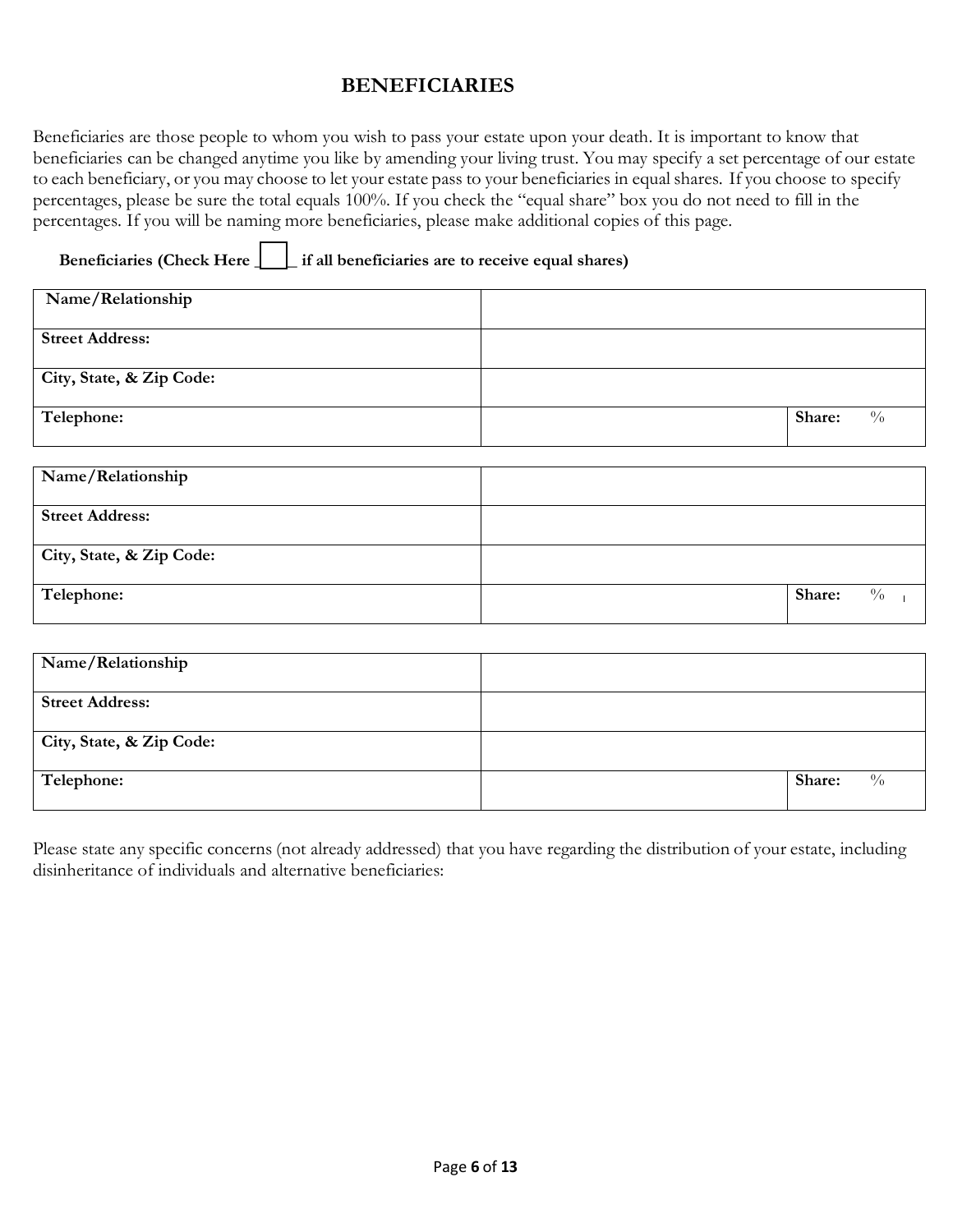# **ADDITIONAL IMPORTANT INFORMATION**

|                                                                                                                                                          |                                                                                                                                                                                                  | NO  |
|----------------------------------------------------------------------------------------------------------------------------------------------------------|--------------------------------------------------------------------------------------------------------------------------------------------------------------------------------------------------|-----|
| Special educational, medical or physical needs?                                                                                                          |                                                                                                                                                                                                  |     |
| Do you have any relatives (other than children) who depend<br>on you for all or part of their support?                                                   |                                                                                                                                                                                                  |     |
| Do you think any of your beneficiaries have special problems with<br>spouses, drugs, alcohol or handling money?                                          |                                                                                                                                                                                                  |     |
| Do you wish to disinherit any of your children, grandchildren, or<br>any close relative?                                                                 |                                                                                                                                                                                                  |     |
| Do you have an existing marital property agreement?                                                                                                      |                                                                                                                                                                                                  |     |
|                                                                                                                                                          |                                                                                                                                                                                                  |     |
| Do you have existing Trusts?                                                                                                                             |                                                                                                                                                                                                  |     |
| Do you want any assets to pass to your children before the second<br>spouse's death? It is common in blended families.                                   |                                                                                                                                                                                                  |     |
| If a beneficiary predeceases you, do you want their share to<br>go to their children (Known as issue and/or grandchildren)?<br>Age for issue to receive? |                                                                                                                                                                                                  |     |
| be held in a trust until a specific age? If Yes, what age?                                                                                               |                                                                                                                                                                                                  |     |
|                                                                                                                                                          |                                                                                                                                                                                                  |     |
|                                                                                                                                                          | 1. Do any of your beneficiaries have a learning disability,<br>6. Do you have existing Wills?<br>10. Do you want assets passing down to your beneficiaries to<br>11. Special Gifts? Please list: | YES |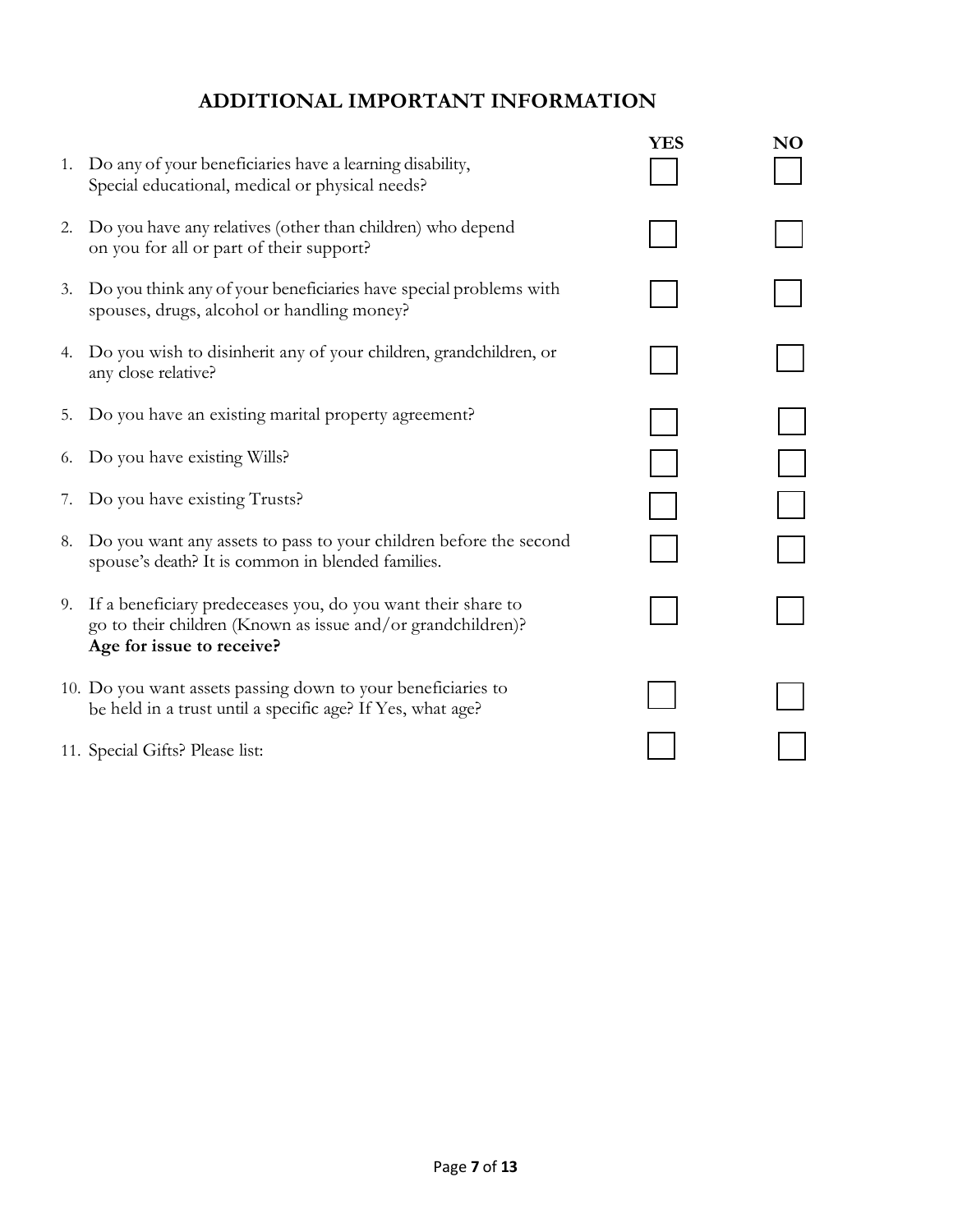#### **POWER OF ATTORNEY CHOICES**

There are two types of power of attorneys commonly used in estate planning. The first is a Durable Power of Attorney for assets and business affairs. Its purpose is to authorize someone to handle your day-to-day business affairs should you become incapacitated. The second is an Advanced Health Care Directive (also known as a Durable Power of Attorney for health issues). Both power of attorneys are designed to be "springing" power of attorneys. This means that they only become valid if you become incapacitated or unable to handle your own affairs. Your spouse will automatically be your first choice and any other choice MUST BE 18 YEARS OR OLDER. The selections you list below are only in case your spouse is not available or unable to act. Each spouse's choices can be different, if desired.

#### **Assets and business affairs Power of Attorney Choice # 1 (if Spouse is not available)**

|                       | <b>CLIENT #1 CHOICE</b> | <b>CLIENT #2 CHOICE</b> |
|-----------------------|-------------------------|-------------------------|
| Name/Relationship     |                         |                         |
| <b>Street Address</b> |                         |                         |
| City, State, Zip      |                         |                         |
| Telephone             |                         |                         |

| Assets and business affairs Power of Attorney Choice #2 (Alternate) |  | $Co\text{-agents?}$ YES $\vert$ $\vert$ NO $\vert$ |
|---------------------------------------------------------------------|--|----------------------------------------------------|
| Name/Relationship                                                   |  |                                                    |
| <b>Street Address</b>                                               |  |                                                    |
| City, State, Zip                                                    |  |                                                    |
| Telephone                                                           |  |                                                    |

**Assets and business affairs Power of Attorney Choice # 3 (Alternate)** 

| Name/Relationship     |  |
|-----------------------|--|
| <b>Street Address</b> |  |
| City, State, Zip      |  |
| Telephone             |  |

| Health care Power of Attorney Choice #1 (if spouse is not available) Co-agents? YES     NO |  |  |  |  |
|--------------------------------------------------------------------------------------------|--|--|--|--|
|--------------------------------------------------------------------------------------------|--|--|--|--|

| Name/Relationship     |  |
|-----------------------|--|
| <b>Street Address</b> |  |
| City, State, Zip      |  |
| Telephone             |  |

**Health Care Power of Attorney Choice # 2 (if spouse is not available)**

| Name/Relationship     |  |
|-----------------------|--|
| <b>Street Address</b> |  |
| City, State, Zip      |  |
| Telephone             |  |

**Health Care Power of Attorney Choice # 3 (if spouse is not available)** 

| Name/Relationship     |  |
|-----------------------|--|
| <b>Street Address</b> |  |
| City, State, Zip      |  |
| Telephone             |  |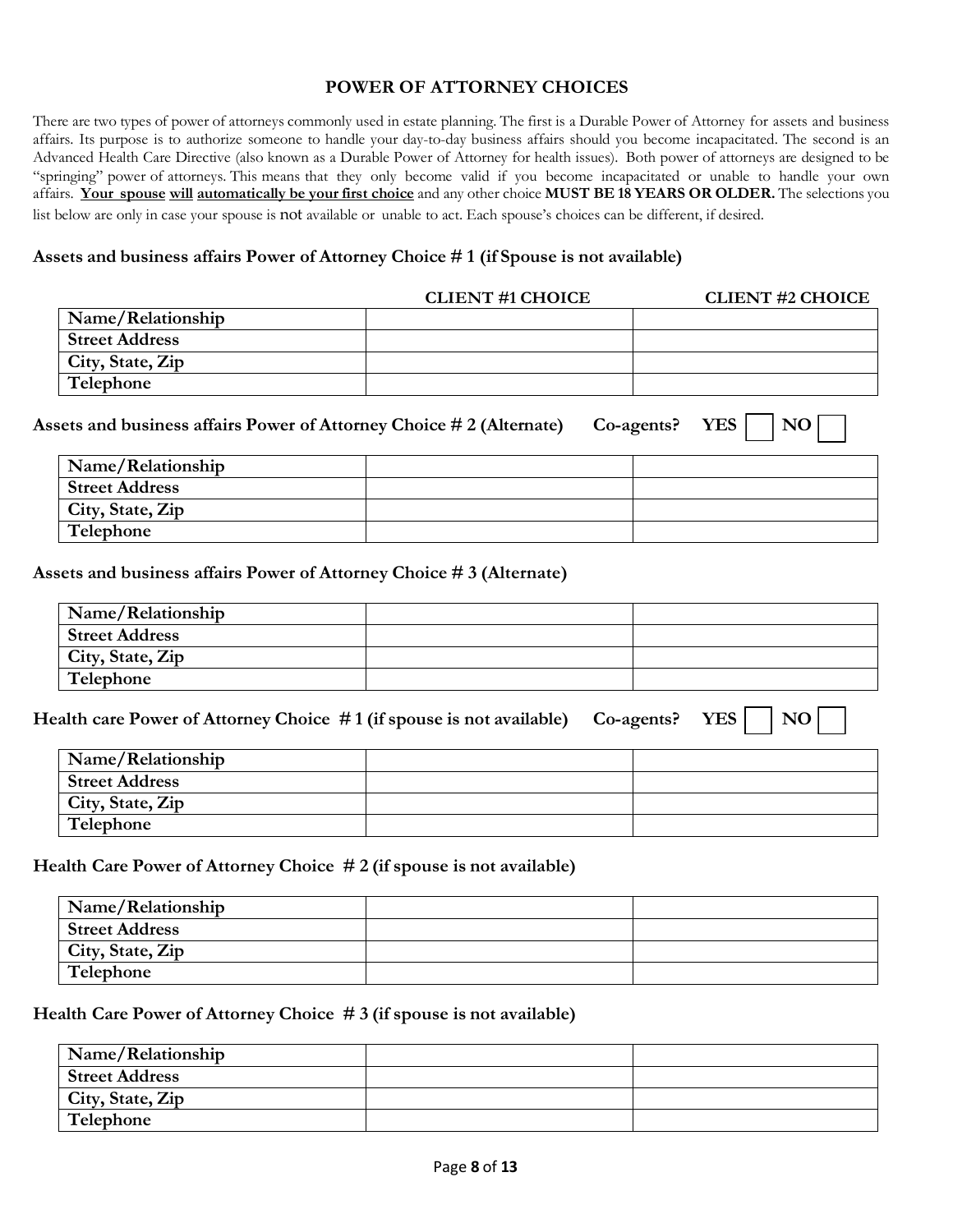#### **END OF LIFE DECISIONS**

#### **Please check the box of the statement that best states your desires:**

#### **End-Of-Life Decisions for Client#1:**

The choices below represent a summary of instructions to your agent for health-care decisions. Please select:

- 1. I want to live as long as possible; therefore, I want such treatment provided to me regardless of my chances of recovery, my condition, or the cost of such treatment.
- 2. I do not want life-sustaining treatment to be provided or continued: (a) if I am in an irreversible coma or persistent vegetative state; or (b) if I am terminally ill and the use of life-sustaining procedures would serve only to artificially delay the moment of my death; or (c) under any other circumstances in which the burdens of treatment outweigh the expected benefits.



#### **End-Of-Life Decisions for Client#2:**

- 1. I want to live as long as possible; therefore, I want such treatment provided to me regardless of my chances of recovery, my condition, or the cost of such treatment.
- 2. I do not want life-sustaining treatment to be provided or continued: (a) if I am in an irreversible coma or persistent vegetative state; or (b) if I am terminally ill and the use of life-sustaining procedures would serve only to artificially delay the moment of my death; or (c) under any other circumstances in which the burdens of treatment outweigh the expected benefits.

| 3. CPR to be administered? YES $\vert$ NO $\vert$<br>At all times? YES NO | 4. Life Support? YES NO<br>For how long?       |
|---------------------------------------------------------------------------|------------------------------------------------|
| 5. Organ Donation? YES NO                                                 | 6. Limit Use of Organs? YES NO Please explain: |

#### **Nursing Care Facility: (Does not mean you're going there)**

Continue Religious Activities?

Which Church/Temple/Synagogue or Religion:

Enjoy outdoors?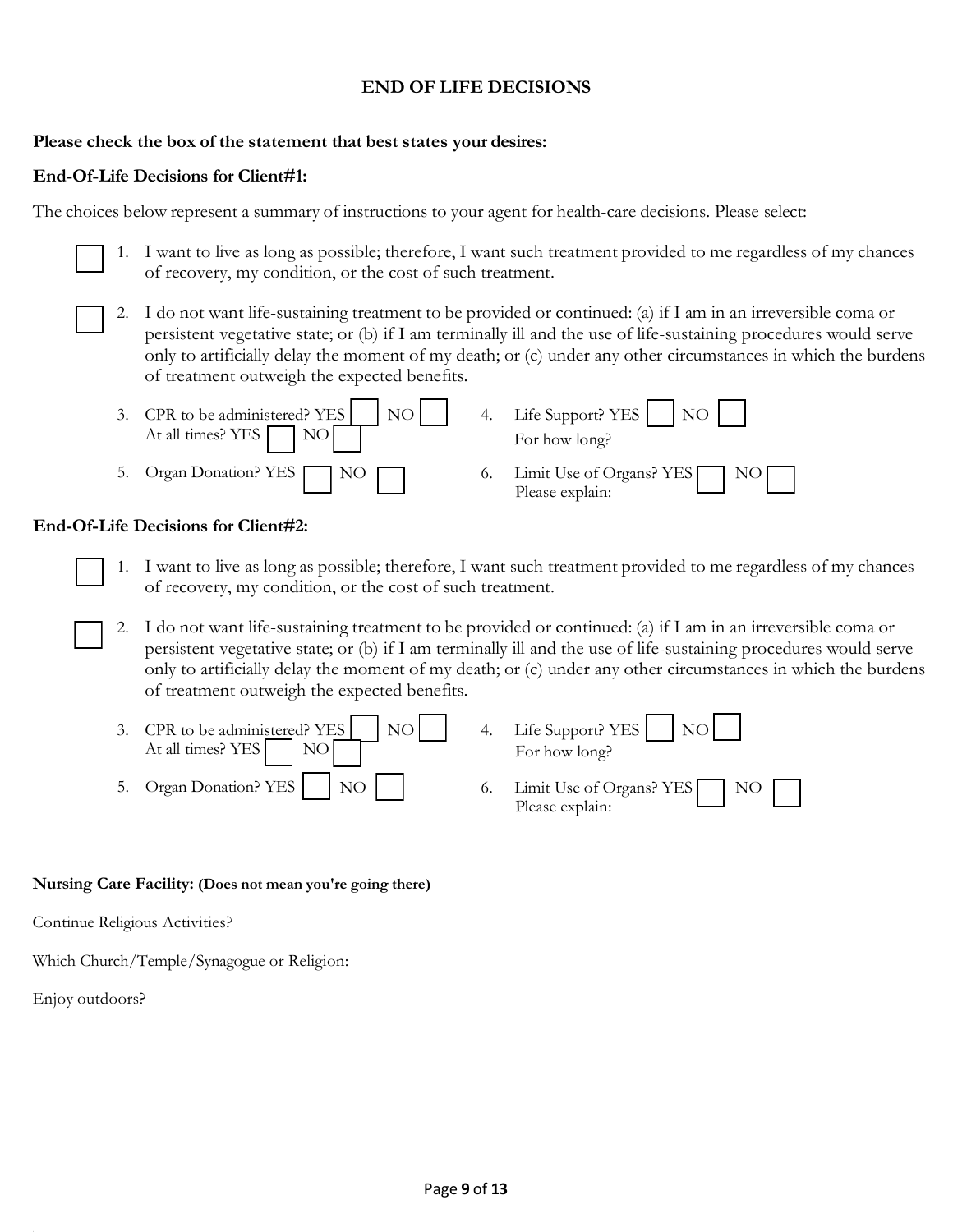### **BURIAL WISHES**

| Client#1:                                                                |
|--------------------------------------------------------------------------|
| At my death, I wish to be:<br>Cremated<br>Buried<br>No Preference        |
| If cremation, I would like my ashes disposed as follows:                 |
| If buried, I would like my remains interred as follows:                  |
| I have already made arrangements at:                                     |
| Memorial<br>Celebration of Life<br>Funeral<br>No Preference              |
| Client#2:                                                                |
| No Preference<br>Cremated<br><b>Buried</b><br>At my death, I wish to be: |
| If cremation, I would like my ashes disposed as follows:                 |
| If buried, I would like my remains interred as follows:                  |
|                                                                          |
| I have already made arrangements at:                                     |
| Celebration of Life<br>No Preference<br>Funeral<br>Memorial              |
|                                                                          |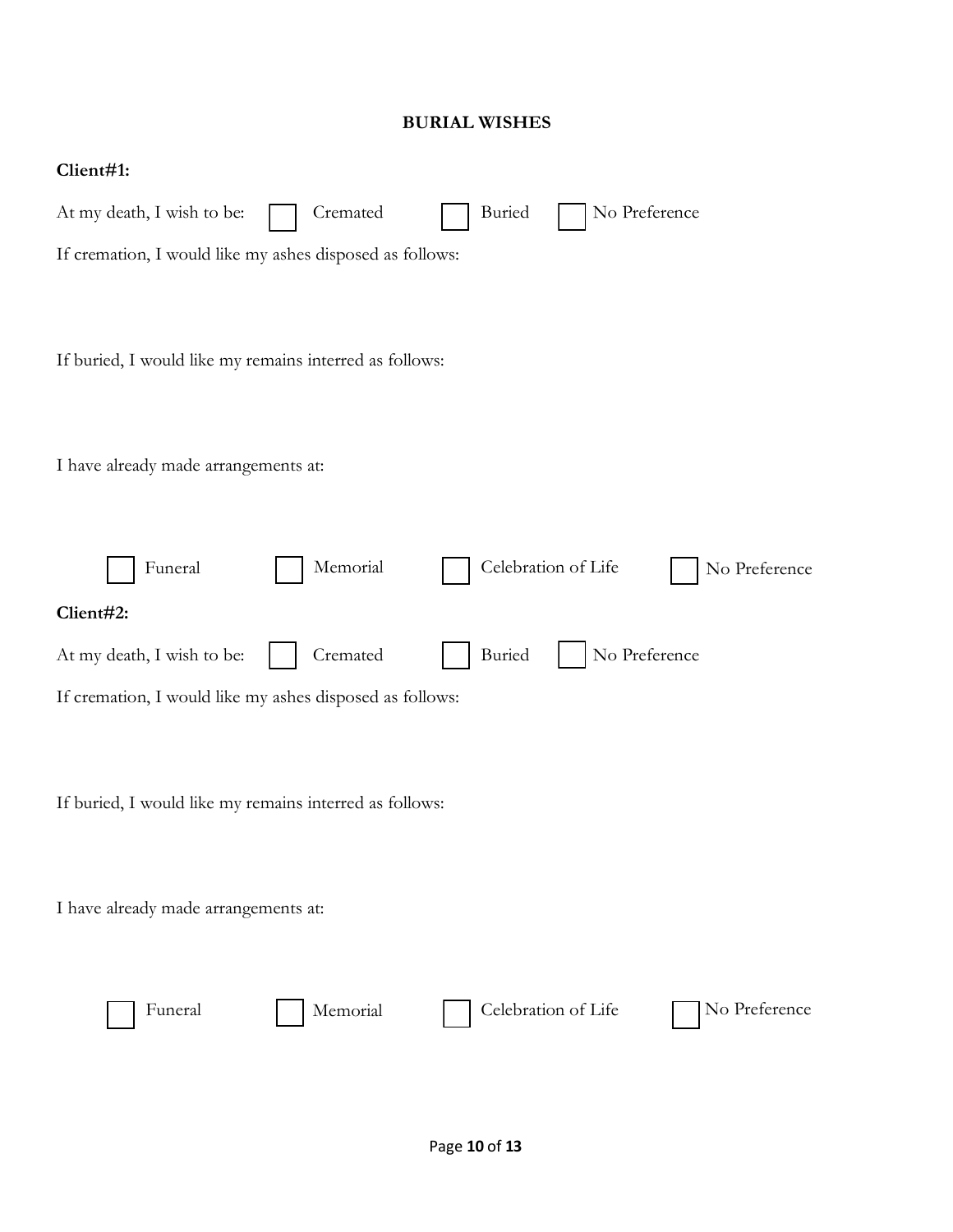# **SCHEDULE OF ASSETS**

As an attachment to your Living Trust, you need to make a list of your assets you intend to place in the trust. The schedule of assets should sufficiently identify the asset, but should not state values. For example, on bank accounts you would list the name of the bank and the account number, but you would not list how much money is in the account.

#### **Real Estate Owned**

| Main Property:                                | Address, City, State: |
|-----------------------------------------------|-----------------------|
| Additional Property #1: Address, City, State: |                       |
| Additional Property #2: Address, City, State: |                       |
| Additional Property #3: Address, City, State: |                       |
| Additional Property #4: Address, City, State: |                       |

#### **Bank Accounts**

| Bank Name/Type/Address: | Account Number(s): |
|-------------------------|--------------------|
|                         |                    |
| Who's account?          | JOINT/SEPERATE?    |
| Bank Name/Type/Address: | Account Number(s): |
|                         |                    |
| Who's account?          | JOINT/SEPERATE?    |
| Bank Name/Type/Address: | Account Number(s): |
|                         |                    |
| Who's account?          | JOINT/SEPERATE?    |
| Bank Name/Type/Address: | Account Number(s): |
|                         |                    |
| Who's account?          | JOINT/SEPERATE?    |
| Bank Name/Type/Address: | Account Number(s): |
|                         |                    |
| Who's account?          | JOINT/SEPERATE?    |
| Bank Name/Type/Address: | Account Number(s): |
|                         |                    |
| Who's account?          | JOINT/SEPERATE?    |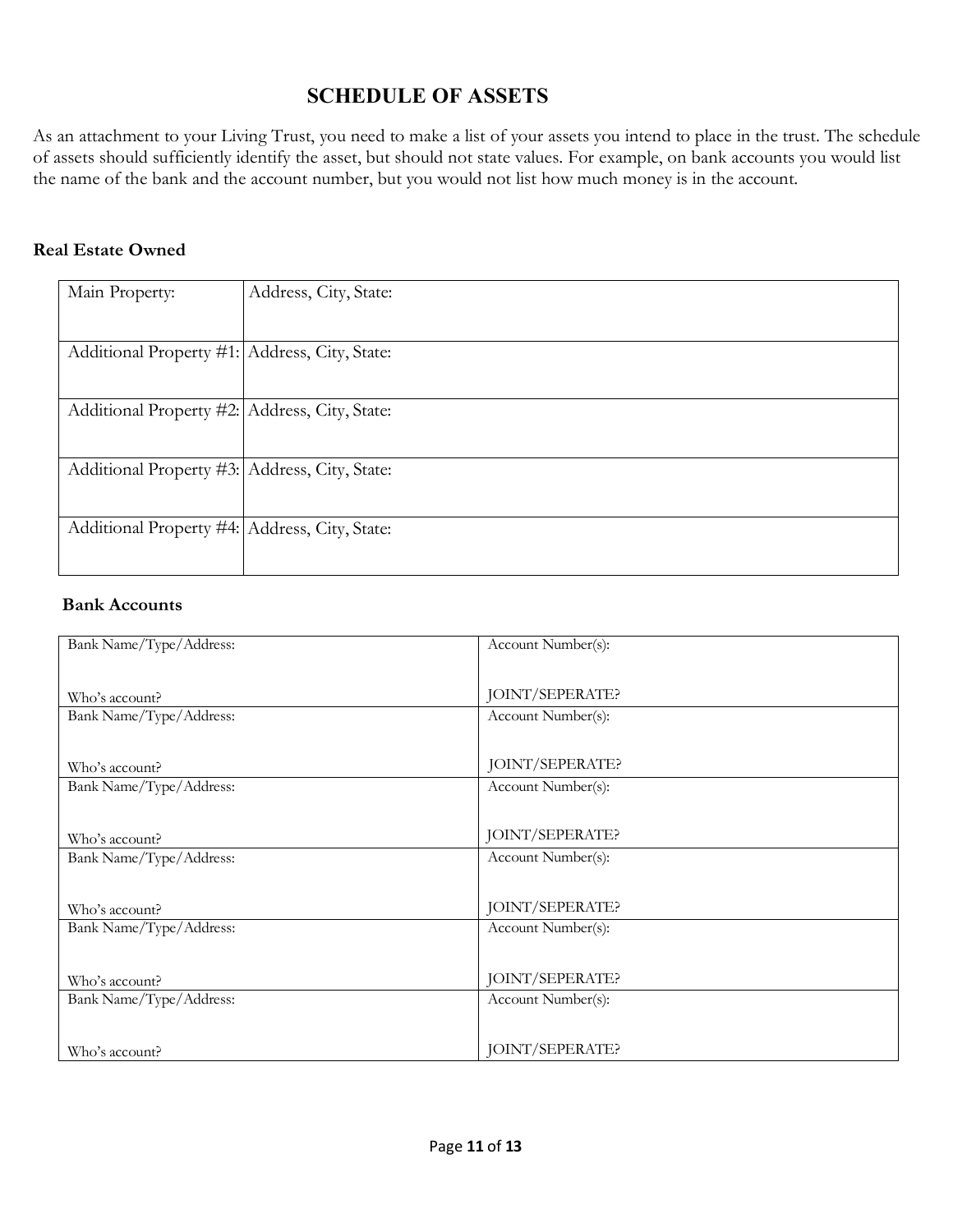# **Securities Owned (Stocks, bonds, mutual funds)** Last 4 Digits of Acct #'s / Type

| Broker's Name and Address |  |
|---------------------------|--|
| Broker's Name and Address |  |
| Broker's Name and Address |  |

# **Retirement Plans (IRA, 401K, Deferred Compensation)** Last 4 Digits of Acct #'s / Type

| Client $#1$ ? | Account Number(s) & Type: |
|---------------|---------------------------|
| Client $#1$ ? | Account Number(s) & Type: |
| Client #2?    | Account Number(s) & Type: |
| Client #2?    | Account Number(s) & Type: |

#### **Life Insurance**

| Client $#1$ : | Account Number(s)/Type/Company: |
|---------------|---------------------------------|
| Client $#1$ : | Account Number(s)/Type/Company: |
| Client #2:    | Account Number(s)/Type/Company: |
| Client $#2$ : | Account Number(s)/Type/Company: |

# **Other Assets (Own a business? Collectors Vehicles? Notes or Loans Owed to You?)**